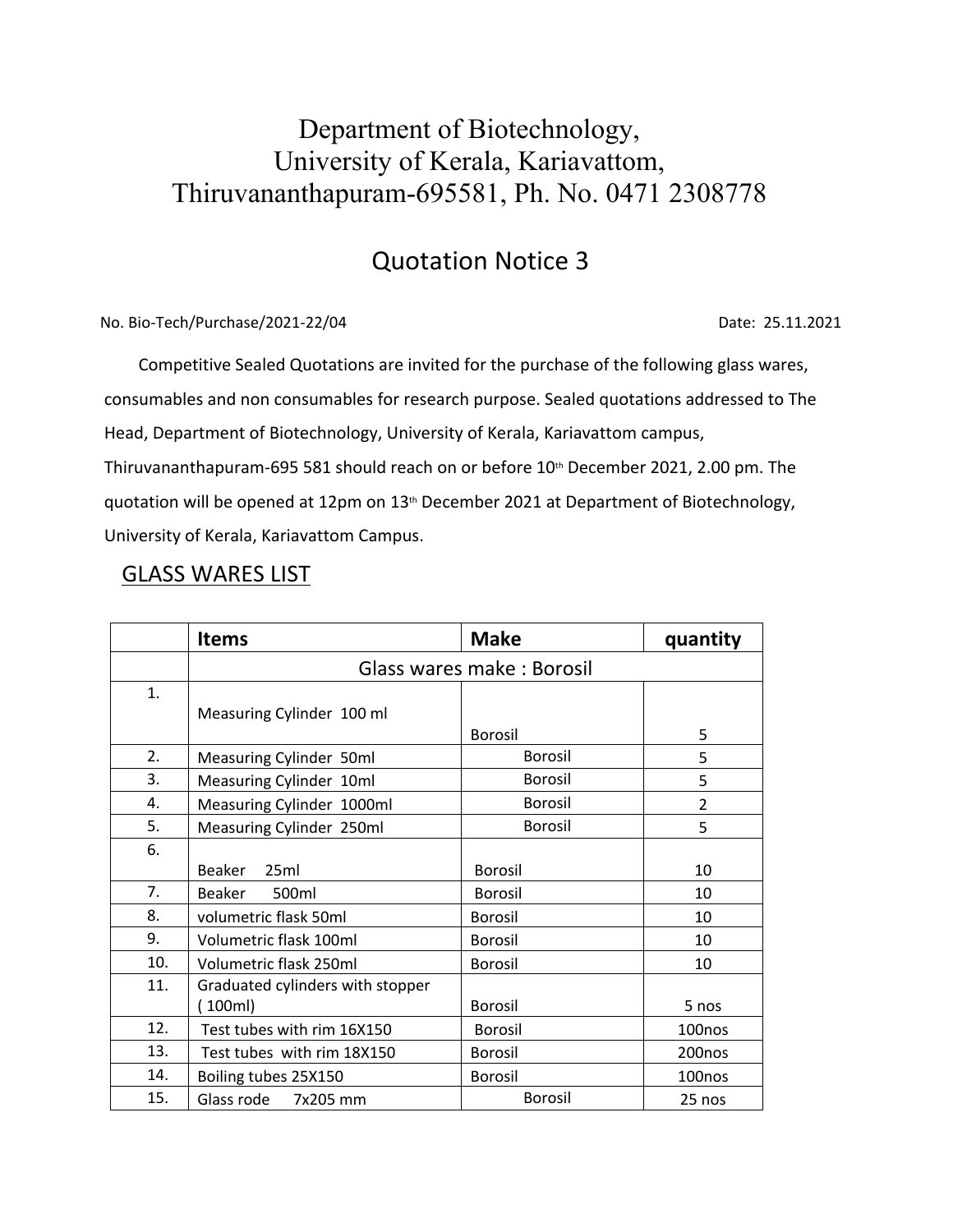|     | L-spreader glass                    | <b>Borosil</b>            | 25 nos |
|-----|-------------------------------------|---------------------------|--------|
|     |                                     | Glass wares make: Riviera |        |
| 17. | Reagent bottles transparent         | Duran                     |        |
|     | Narrow mouth with screw cap         |                           |        |
|     | (1000ml)                            |                           | 25     |
| 18. | Reagent bottles transparent         | Duran                     |        |
|     | Narrow mouth with screw cap         |                           |        |
|     | (500ml)                             |                           | 50     |
| 19. |                                     | Duran                     |        |
|     | Reagent bottles transparent         |                           |        |
|     | Narrow mouth with screw cap         |                           |        |
|     | (100ml)                             |                           | 25     |
| 20. | Reagent bottle Amber color          | Duran                     |        |
|     | Narrow mouth with screw cap         |                           |        |
|     | (1000ml)                            |                           | 5      |
| 21. | Reagent bottle Amber color          | Duran                     |        |
|     | Narrow mouth with screw cap         |                           |        |
|     | (500ml)                             |                           | 5      |
| 22. | Reagent bottle Amber color          | Duran                     |        |
|     | Narrow mouth with screw cap         |                           |        |
|     | (250 ml)                            |                           | 10     |
| 23. | Reagent bottle Amber color          | Duran                     |        |
|     | Narrow mouth with screw cap         |                           |        |
|     | (150ml)                             |                           | 10     |
| 24. | Conical Flasks 150ml                | Riviera                   | 15     |
| 25. | Durhams tubes (autoclavable)        |                           | 2 pack |
| 26. | Quartz cuvette with lid,            |                           |        |
|     | 3.5ml,10mm                          |                           |        |
|     | Prod # AN-40202                     | Riviera                   |        |
| 27. | Glass cuvette with lid, 3.5ml, 10mm |                           |        |
|     | Prod # AN-40102                     | Riviera                   |        |

# Consumables and non consumables

|    |                                | <b>Manufacture</b> |          |                     |
|----|--------------------------------|--------------------|----------|---------------------|
|    | <b>Items</b>                   |                    | Quantity | <b>Catalogue No</b> |
| 1. |                                |                    |          |                     |
|    | Chattaway spatula (8 inches)   | Borosil            | 5 Nos    | LACS8888008         |
| 2. |                                |                    |          |                     |
|    | Semi Micro Spatula (6 inches)  | borosil            | 10 Nos   | LASC8888SM6         |
| 3. |                                |                    |          |                     |
|    | Big spoon spatula(9 inches)    | Borosil            | 5 Nos    | LASL8888009         |
| 4. |                                |                    |          |                     |
|    | one end flat and one end spoon | Borosil            | 5 Nos    | LASP8888010         |
| 5. |                                |                    |          |                     |
|    | one end flat and one end spoon | Borosil            | 5 Nos    | LASP8888008         |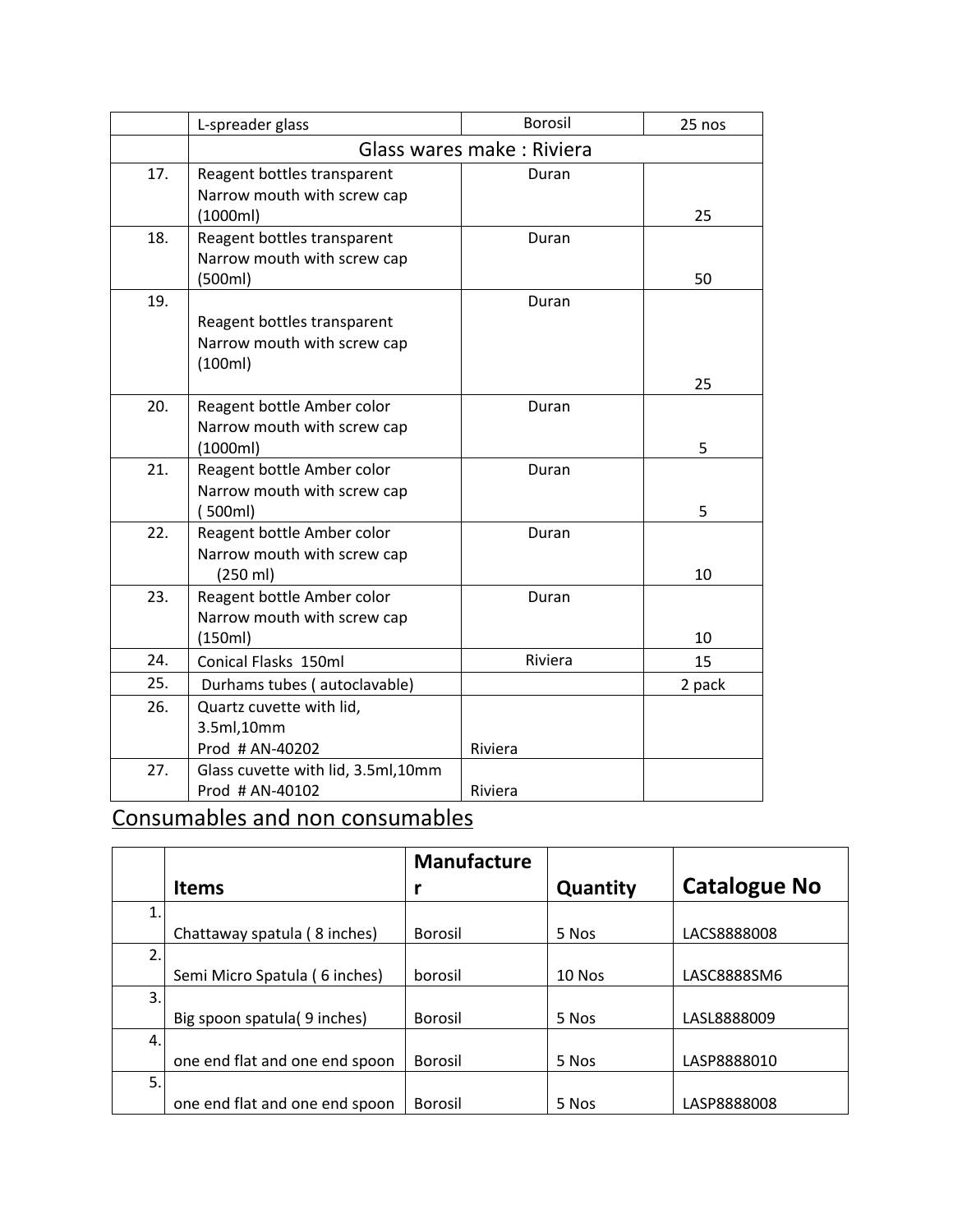|                 | Plastic spatula 6"                                     |        | 1 pkt          |        |
|-----------------|--------------------------------------------------------|--------|----------------|--------|
| 7.              | Plastic spatula 8"                                     |        | 1 pkt          |        |
| 8.              | Forceps medium size blunt end                          |        | 5 Nos          |        |
| 9.              | Forceps medium size pointed                            |        | 5 Nos          |        |
| 10.             |                                                        |        |                |        |
|                 | Forceps small size blunt end                           |        | 10 Nos         |        |
| $11$ .          | Forceps small size pointed                             |        | 5 Nos          |        |
| 12 <sub>1</sub> | Microcentrifuge tube tube 5ml                          | Tarson |                | 500050 |
| 13 <sub>1</sub> | Washbottle (big)                                       | Tarson | 10             | 560030 |
| 14.             | wash bottle (small)                                    | Tarson | 10             | 561120 |
| 15 <sub>1</sub> | Plastic tray (30X41cm)                                 |        | 8              |        |
| 16.             | Plastic tray (38X30 cm)                                |        | 5              |        |
| 17.             | Ice bucket                                             | Tarson | 4              |        |
|                 | 18. Magnetic stirrer beads<br>Assorted                 | Tarson | 1 pack         | 4156   |
|                 | 19. Microspin magnetic stirrering                      |        |                |        |
|                 | bar 2X6mm                                              | Tarson |                | 4160   |
| 20 <sub>1</sub> | Magnetic retriever 30cm size                           | Tarson |                | 4192   |
|                 | 21. Silicone tubing<br>(8mm X 12mm)                    |        | 10 meter       |        |
|                 | 22. Pestle and mortar (130 ml<br>volume) medium size   |        | 3 Nos          |        |
| 23.             | Micro spatula                                          |        | 10 Nos         |        |
| 24.             | Micropestle                                            | Tarson | 1 pack         | 160020 |
| 25.             | Syringes (sterile) 20ml                                |        | 1 pack         |        |
| 26.             | Syringes (sterile) 10ml                                |        | 1 pack         |        |
| 27.             | Syringes(sterile) 5ml                                  |        | 1 pack         |        |
|                 | 28. Autoclavable plastic bags (8" x<br>12", 12" x 24") |        | 1 kg           |        |
|                 | 29. Sterilization indication tape                      | Tarson | $\overline{2}$ |        |
|                 |                                                        |        |                |        |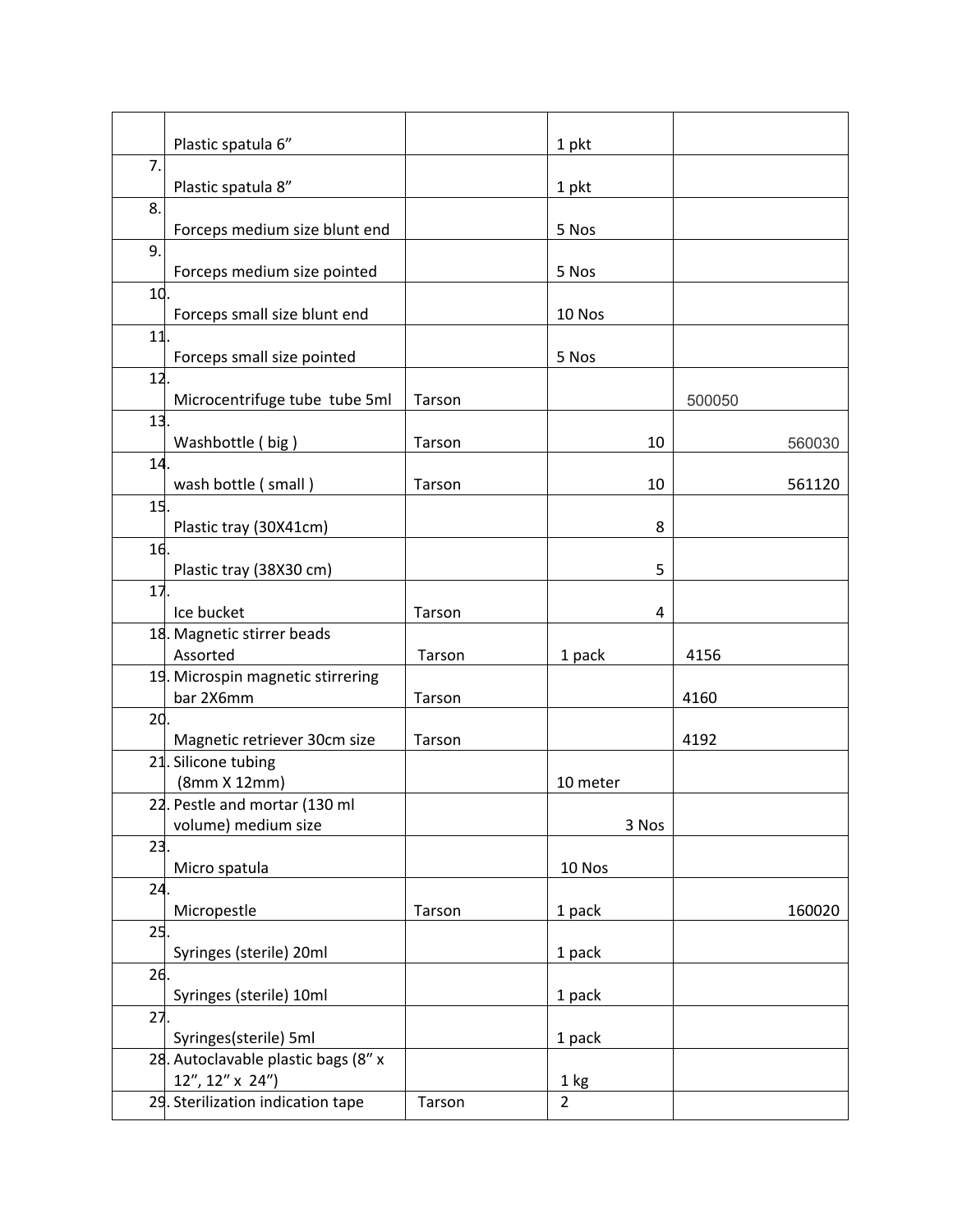| 30. |                                    |        |             |        |
|-----|------------------------------------|--------|-------------|--------|
|     | Mask                               |        | 2 pack      |        |
| 31. |                                    |        |             |        |
|     | Tissue roll                        |        | 50 nos      |        |
| 32. |                                    |        |             |        |
|     | Gloves latex small                 |        | 2 pack      |        |
| 33  |                                    |        |             |        |
|     | Gloves latex medium                |        | 8 pack      |        |
| 34. |                                    |        |             |        |
|     | Gloves latex large                 |        | 3 pack      |        |
| 35. |                                    |        |             |        |
|     | Gloves nitrile small               |        | 2 pack      |        |
| 36. |                                    |        |             |        |
|     | Gloves nitrile medium              |        | 5 pack      |        |
| 37. |                                    |        |             |        |
|     | Gloves nitrile large               |        | 2 pack      |        |
|     | 38. Sample bags zip lock (5"X8",   |        |             |        |
|     | 9"X13",6"X13")                     |        | 2 pack each |        |
|     | 39. retort base with rod           |        |             |        |
|     |                                    |        | 2 nos       |        |
| 40. |                                    |        |             |        |
|     | clamp with boss head               |        | 6 nos       |        |
|     | 41. flat bottom tube with pp screw |        |             |        |
|     | cap and ptfe liner (5ml)           |        | 50 Nos      |        |
| 42. |                                    |        |             |        |
|     | Stirrering rod 16X16mm             | Tarson |             | 144000 |
| 43  |                                    |        |             |        |
|     | Combiblock rack                    | Tarson | 3 pack      | 202081 |
| 44  |                                    |        |             |        |
|     | Conical Centrifuge Tube rack       | Tarson | 3 Nos       | 241080 |
| 45. |                                    |        |             |        |
|     | <b>Universal Combirack</b>         | Tarson | 2 Pack      | 202080 |
| 46. |                                    |        |             |        |
|     | Racks for scintillation vial       | Tarson | 1 Pack      | 240030 |
| 47. |                                    |        |             |        |
|     | <b>Rack For Microtubes</b>         | Tarson | 1 Pack      | 240010 |
|     | 48. TipOne 10 uL Graduated Filter  |        |             |        |
|     | Tip                                |        | 1 pack      |        |
|     | 49. TipOne 200 uL ultrapoint       |        |             |        |
|     | <b>Graduated Filter Tip</b>        |        | 1 Pack      |        |
|     | 50. TipOne 1000 uL Graduated       |        |             |        |
|     | Filter Tip                         |        | 2 Pack      |        |
|     |                                    |        |             |        |

## Terms and Conditions

Kindly quote the price with 5% GST.